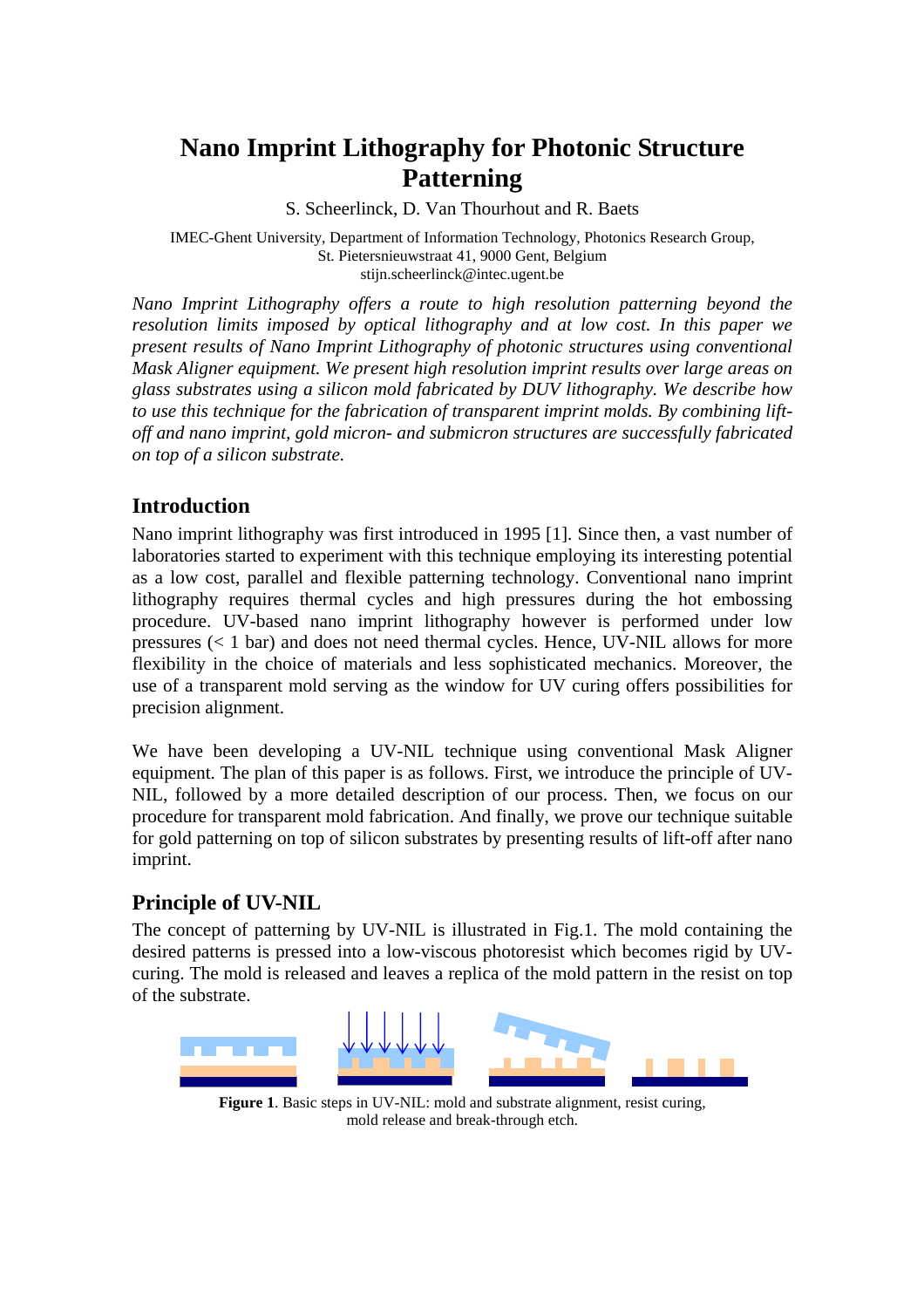For further processing, imprint is followed by a "break-through etch" during which the residual layer in the trenches of the resist pattern is etched down in order to expose the substrate. In the figure, nano imprint is illustrated on non-transparant substrates using a transparent mold. However, imprint on transparent substrates using a non-transparant mold is equally possible.

### **Process details**

We use a Mask Aligner of type MA-6 from *Süss MicroTec* as imprint machine. Before imprinting, we use its built-in Wedge Error Compensation procedure to place mold and substrate parallel to each other. Next, mold and substrate are allowed to approach while a drop of resist is pressed between them. As the resist is spreading, it fills all structure cavities in the mold and the resist is gradually brought into shape. The pressure between mold and substrate is maintained for a certain time interval without curing by blocking the light from the Mask Aligner's UV-lamp. In this way, we obtain complete filling of the mold cavities over very large areas. Next, the resist is cured. After curing and unloading, the mold is manually removed from the substrate using a scalpel. Sticking of resist to the mold is prevented by an anti-adhesion treatment of the mold prior to imprinting. Fig.2 shows a microscope image of 1  $\text{mm}^2$  of a silicon mold and its imprint, together with a detailed SEM image of mold and imprint on top of a glass substrate.



**Figure 2**. Nano imprint with a conventional Mask Aligner. The mold consists of long arrays of holes ordered in triangular lattices with different periods and pitches. A.  $1 \text{ mm}^2$  of mold area and detail (bar length: 10 micron). B. 1 mm<sup>2</sup> imprint area and detail (bar length: 10 micron). C. Detail of imprint cross section (bar length: 1 micron).

UV-NIL requires special resists. We have been working with a number of commercially available UV-NIL resists such as PAK-01 from *Toyo Gosei Co*. PAK has a rather high viscosity, leaving thick residual layers after imprint of hundreds of nanometers. This makes it very challenging to break through the residual layer without loss of critical dimension. Therefore, we have also been experimenting with a self-mixed product based on benzylmethacrylate, 3-acryloxypropyl-tri-methylsiloxisilane and polydimethylsiloxane. This mixture, described by Jung and coworkers in reference [2] will be further referred to as J-resist. The viscosity of J-resist is only slightly higher than the viscosity of water at room temperature and leaves ultrathin residual layers in the order of a few tens of nanometers. We note however that imprinting with MA-6 with mold and substrate both of a hard material such as silicon or quartz does not lead to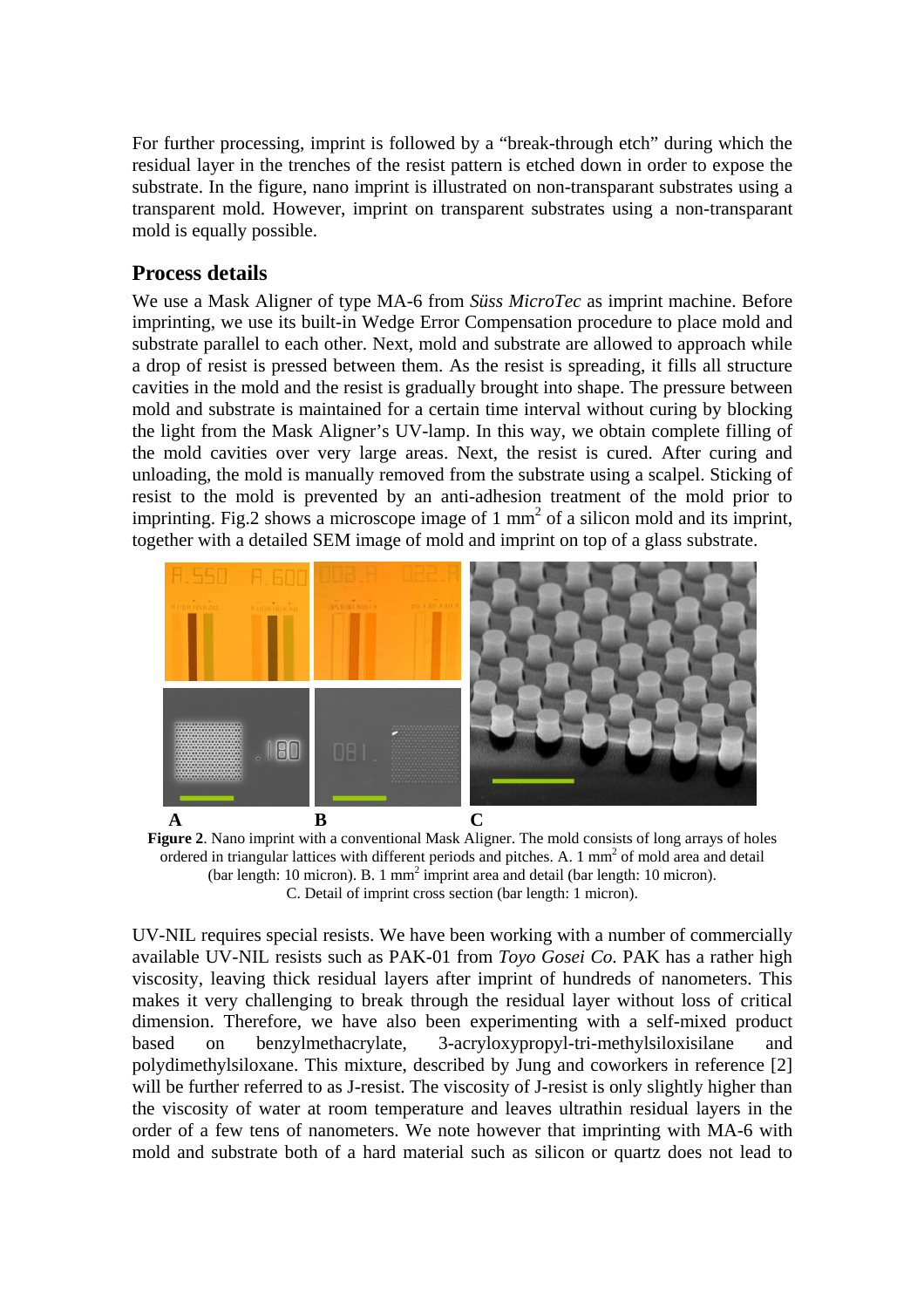uniform residual layers. From our experiments, we infer that higher uniformity is obtained by using a combinatorial quartz-PAK mold. The fabrication process for this mold will be outlined in the next section.

#### **Mold fabrication**

For nano imprint on semiconductor substrates such as silicon, a UV-transparant mold is needed. Such a mold is typically fabricated by e-beam lithography. However, we developed an alternative mold fabrication process based on nano imprint. This process is illustrated in Fig. 3 and starts from a non-transparant mold made of silicon and fabricated with Deep UV lithography. First, PAK on top of a quartz substrate is imprinted by the mold. Next, a layer of silicon oxide is deposited onto the PAK. This is followed by an anti-adhesion treatment of the silicon oxide with trideca-fluoro- (1,1,2,2)-tetrahydrooctylsilane (*ABCR GmbH*). Once treated, the mold is ready for imprint and can be reused several times. For example, the pictures of lift-off after nano imprint that are shown in the next section have been taken after several imprints with the same mold.



**Figure 3**. Fabrication of transparent molds by nano imprint: imprint in PAK on top of a quartz substrate, deposition of silicon oxide and anti-adhesion treatment.

## **Results of lift-off after nano imprint**

A mold was fabricated according to the method described in the previous section. A silicon substrate was cleaned and put into a piranha solution prior to imprinting. J-resist was used as the nano imprint resist. After imprint, a break through etched was performed by RIE. We used a gas mixture of  $O_2$  and  $CF_4$ , 50 and 5 sccm respectively at a power of 50 W. Etching time was set to 10 seconds. Next, 3 nm of titanium, followed by 30 nm of gold was evaporated onto the sample. Lift-off was performed in acetone in an ultrasonic bath. The results are shown in Fig. 4, representing three areas on the same sample, illustrating that large micron sized as well as submicron sized structures can be imprinted in the same step.

#### **Conclusion**

We proved a conventional Mask Aligner to be a suitable machine for UV-based nano imprint. We developed a method for transparent mold fabrication based on UV-NIL and demonstrated its use for fabricating gold micron- and submicron sized structures on top of a silicon substrate.

## **Acknowledgements**

This work was supported by the EU through the IST-ePIXnet network of excellence. I would like to acknowledge the Flemish Institute for the Industrial Advancement of Scientific and Technological Research (IWT) for a specialization grant.